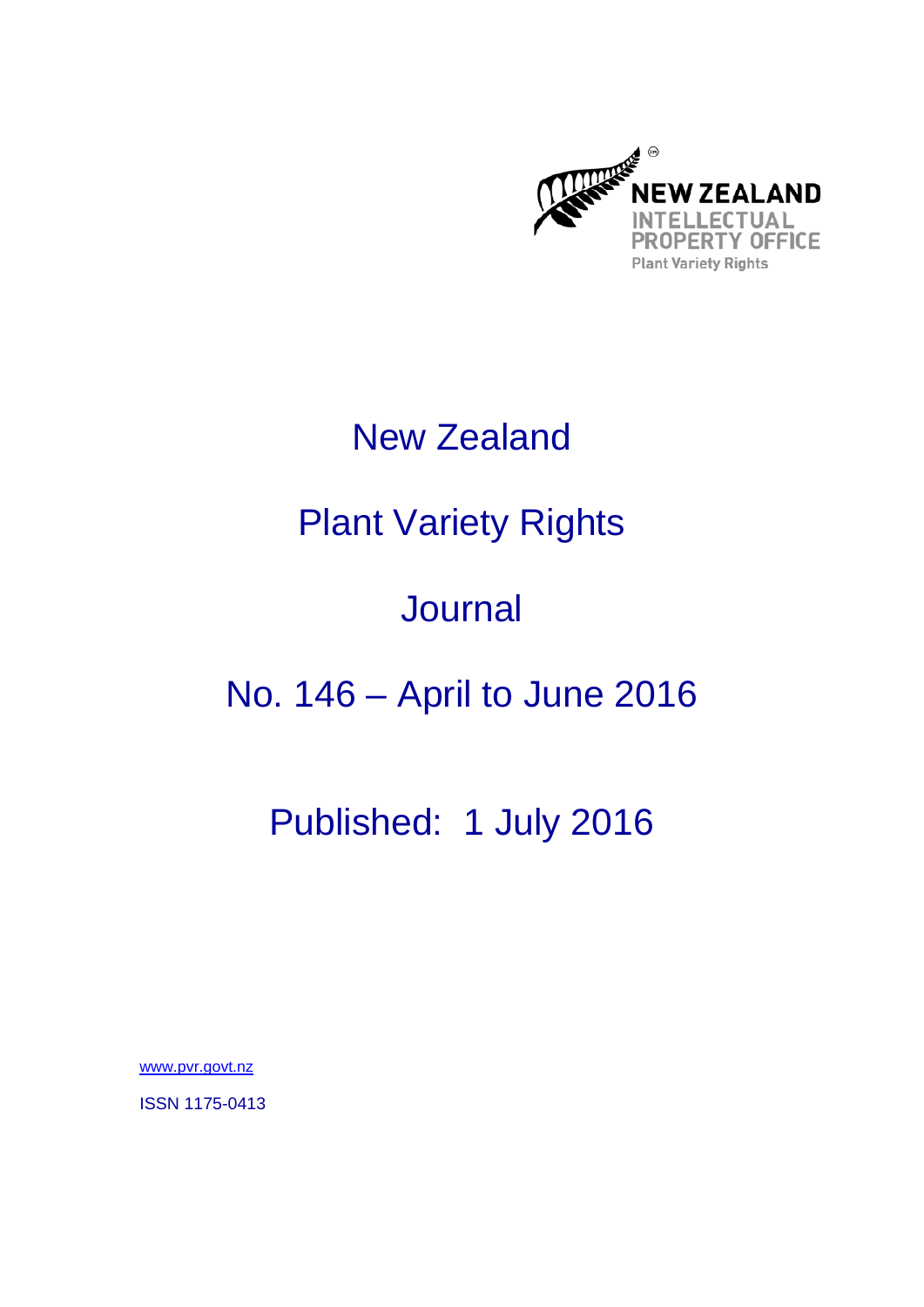#### I. GENERAL INFORMATION

#### I.A CLOSING DATES – NOTICE TO BREEDERS ENTERING VARIETIES IN CENTRAL DUS TRIALS

#### CONDUCTED BY THE PVR OFFICE

You will need to meet the following deadlines in order to have your variety included in the central trials to be established in 2016.

Peas – Make application by 15 July 2016

Potatoes ‐ Make application by 1 August 2016

Spring Cereals – Make application by 10 August 2016

Spring sown Forage Brassicas ‐ Make application by 1 September 2016.

#### I.B NEW WEBSITE

IPONZ has released its new website, which has been redeveloped to improve content and make information and tools easier to access.

As the leading source of information about Intellectual Property (IP) in New Zealand, the IPONZ website is used by a wide range of individuals and businesses, from beginners who do not know about IP and those who know a little but need support, to experienced agents and businesses who advise others.

IPONZ has reviewed content, enhanced search capability across the site and improved the structure and flow of information for users at all levels. For the first time, we have included information to improve business knowledge and understanding of IP with a Māori element, information for particular industries and information in preparation for the launch of Geographical Indications.

The new website is now also optimised for a range of devices.

If you have any queries on the new website, or would like to provide any insights or feedback, please email info@iponz.govt.nz.

#### I.C UPOV MEMBER STATE RATIFIES THE 1991 ACT OF THE CONVENTION

Kenyan plant variety protection law is now in conformity with the 1991 Act of the UPOV Convention and came into force on 11 May 2016. Kenya has become the fifty sixth member of UPOV to become bound by the 1991 Act of the Convention.

#### I.D SURRENDER VERSUS CANCELLATION OF A RIGHT FOR A GRANTED VARIETY

The on line system provides for notification that an annual renewal for a grant is due and payment can be made. Some variety owners, having decided that they wish to surrender the Right, do not make payment, knowing that the Right will be automatically cancelled in due course.